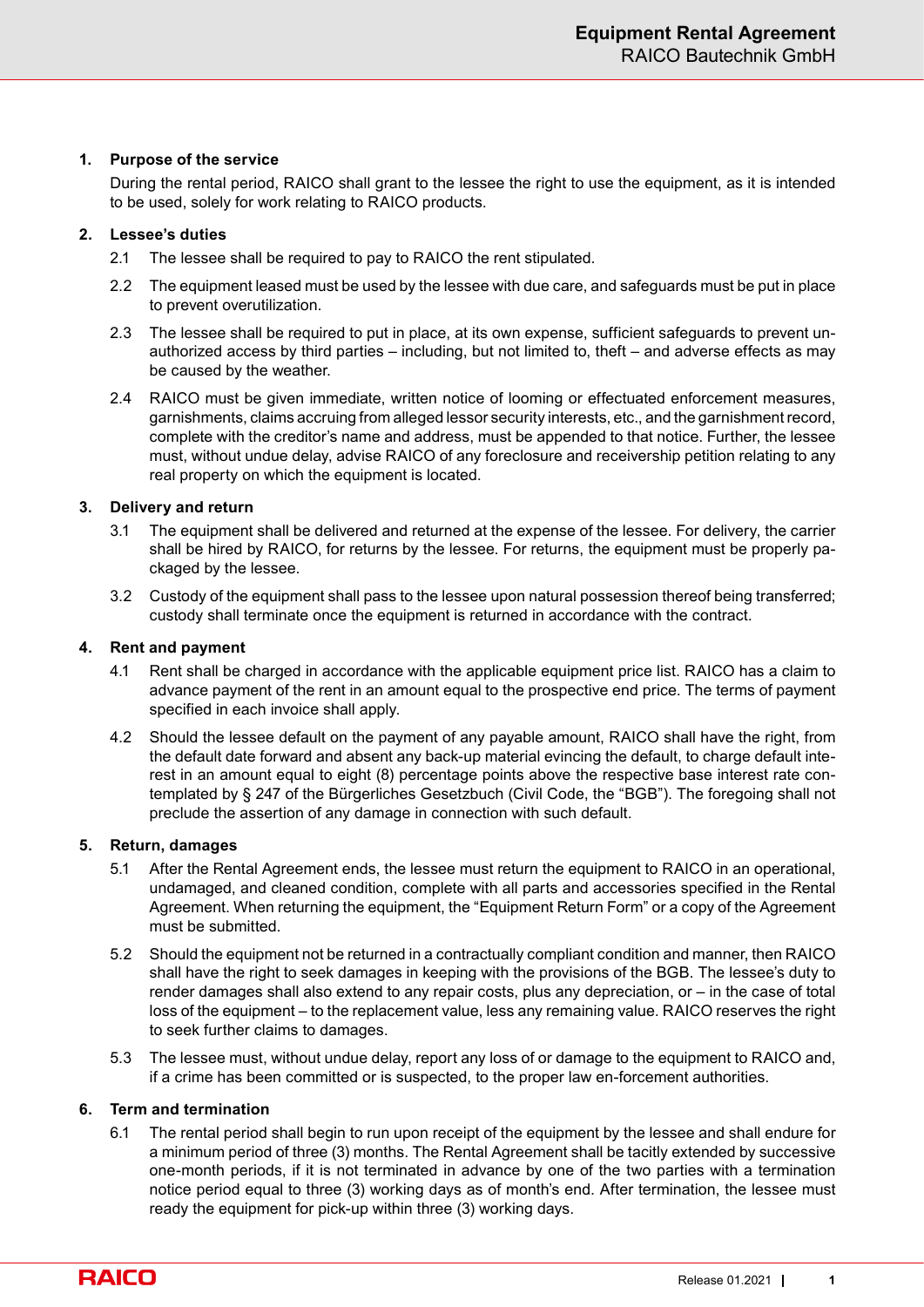- 6.2 RAICO shall have the right to terminate the Agreement for cause and without notice. Cause shall include, but not be limited to, cases in which
	- a) the lessee defaults on its payments including, but not limited to, its payment of the rent, for a period exceeding thirty (30) days and it does not render payment of delinquent amounts within one (1) week of the dunning notice;
	- b) the lessee breaches this Agreement;
	- c) the lessee does not meet other contractual requirements despite a warning by the lessor, including, but not limited to, continuing or tolerating use of the equipment in breach of contract;
	- d) circumstances give RAICO reason for concern that, when compared to the date of contract formation, the lessee's financial situation has deteriorated or is likely to deteriorate, which situation makes it seem likely that the lessee is unable to discharge, fully, its contractual duties under this Agreement, especially the duty to render timely payment of the rent; the foregoing includes, but is not limited to, cases in which the lessee ceases payment or remedial enforcement efforts have been made regarding the lessee's assets.
- 6.3 This Agreement can be terminated only in writing. Once the Agreement ends, the lessee's right to use the equipment shall lapse.

#### **7.Liability for defects**

- 7.1 When the lessee takes natural possession of the equipment, the lessee must inspect that equipment and submit a written objection to RAICO in the event defects or damage are discovered. No objection can be submitted after the fact regarding discernable defects or damage, which were not documented as part of the transfer of natural possession of the equipment. Should the lessee not submit an objection within five (5) days of said transfer, then the lessee thereby represents that the lessee has not discovered any considerable adverse condition of the equipment within the meaning of  $\S$  536(1)(3) BGB. After the deadline lapses, the lessee shall not be entitled to claims for damages or any other claims against RAICO on account of such defects.
- 7.2 The lessee must, without undue delay, report to RAICO any defects, after the lessee has discovered them, complete with any information gained and pertinent to the dis-covery of the defects.
- 7.3 Should the equipment provided for use by the lessee breakdown, RAICO shall, at its option, either repair or exchange that equipment within a reasonable period of time. In the event of an exchange, the new equipment shall take the place of the original equipment rented.
- 7.4 Neither accessories appurtenant to the equipment nor expendable parts are covered under the warranty.
- 7.5 Should, within fourteen (14) working days of receipt of the objection notice by RAICO, the operability of the equipment not be restored due to reasons for which the lessee is not responsible, then the lessee shall have the right in relation to the defective equip-ment – or if as a consequence of such defects the lessee no longer has an interest in continuing the contract on the whole – to terminate the contract for the totality of the equipment leased without notice, but in writing. In lieu thereof, the lessee can request a reduction in rent. The scope of liability set forth in Section 8 shall apply to any claim for damages.

#### **8. Liability**

- 8.1 RAICO's liability for damages under § 536a(1) BGB is precluded as regards equipment defects extant as of contract formation.
- 8.2 RAICO shall be liable in accordance with applicable law insofar as the lessee seeks to prosecute claims for damages based on wrongful intent or gross negligence, including wrongful intent or gross negligence of RAICO's representatives or auxiliary agents. To the extent that RAICO does not stand accused of a wrongful breach of contract, the liability for damages shall be limited to foreseeable, typical damage that might occur. Typical and foreseeable damage shall be capped at 5,000.00 Euro.
- 8.3 The foregoing shall be without prejudice to any liability arising from any culpable injury to life, limb, or health; the same shall hold as regards the liability required under the Produkthaftungsgesetz (Product Liability Act) as well as the liability arising from fraudulent misrepresentation.